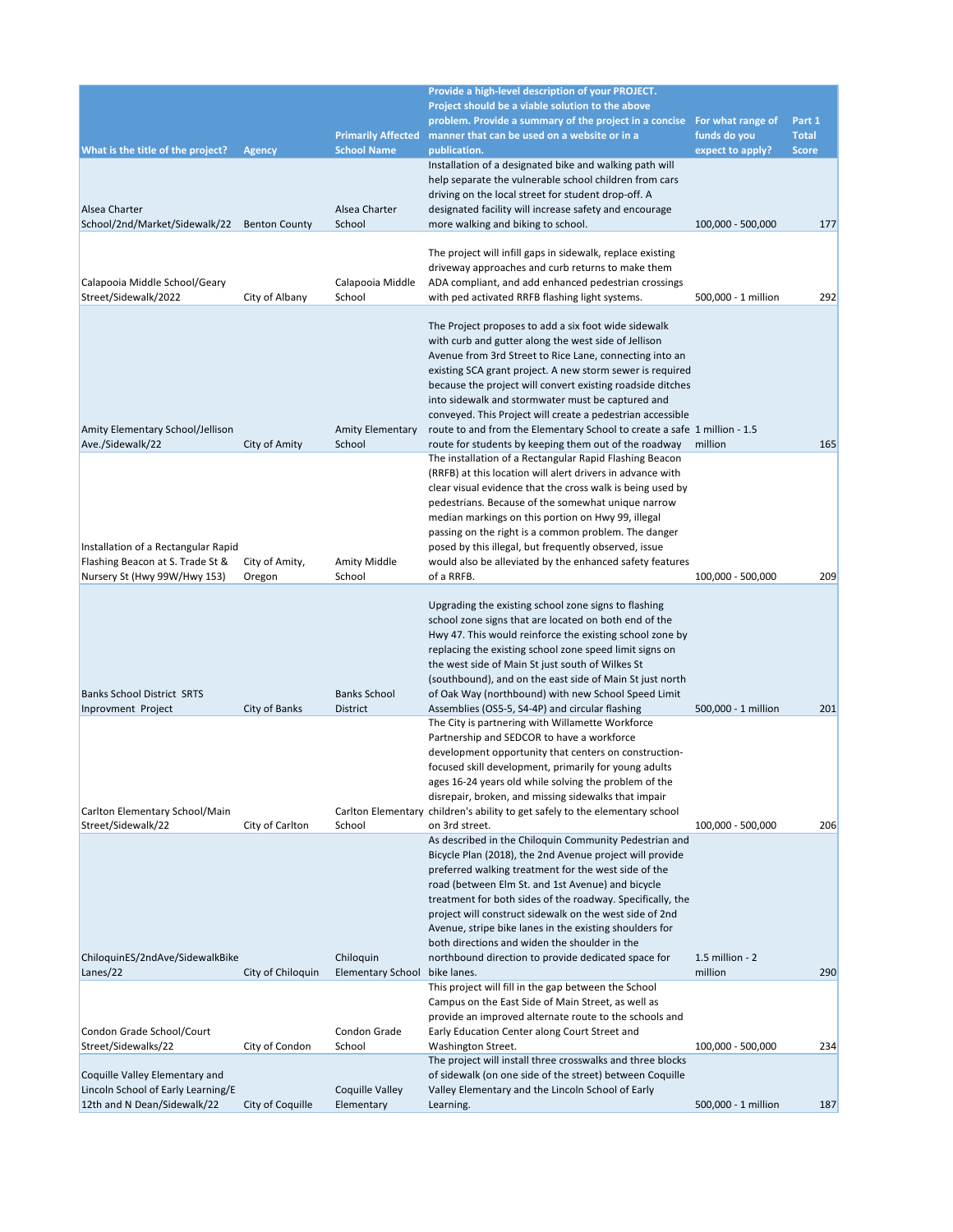|                                                   |                                |                              | This project will construct two speed feedback signs                                                                  |                   |     |
|---------------------------------------------------|--------------------------------|------------------------------|-----------------------------------------------------------------------------------------------------------------------|-------------------|-----|
|                                                   |                                |                              | installed adjacent to an elementary school, at the                                                                    |                   |     |
|                                                   |                                |                              | bottom of a steep hill accessing a regional medical                                                                   |                   |     |
| Letitia                                           |                                |                              | campus. These radar-based signs interact with the<br>driver's attention, providing them with feedback about           |                   |     |
| CarsonES/Satinwood/Speed                          |                                | Letitia Carson               | their speed to allow them to adjust their speed in                                                                    |                   |     |
| Feedback/22                                       | City of Corvallis              | <b>Elementary School</b>     | relationship to the school zone's posted speed limit.                                                                 | 60,000 - 100,000  | 223 |
|                                                   |                                |                              | This project will construct two speed feedback signs                                                                  |                   |     |
|                                                   |                                |                              | installed along a highway with a speed limit of 30mph.                                                                |                   |     |
|                                                   |                                |                              | These radar-based signs interact with the driver's                                                                    |                   |     |
|                                                   |                                |                              | attention, providing them with feedback about their                                                                   |                   |     |
| LincolnES/Oregon Route                            |                                |                              | Lincoln Elementary speed to allow them to adjust their speed in relationship                                          |                   |     |
| 99W/Speed Feedback/22                             | City of Corvallis              | School                       | to the school zone's posted speed limit.                                                                              | 60,000 - 100,000  | 281 |
|                                                   |                                |                              |                                                                                                                       |                   |     |
|                                                   |                                |                              | This project addresses major safety concerns for children                                                             |                   |     |
|                                                   |                                |                              | walking and biking to school by installing traffic signals                                                            |                   |     |
|                                                   |                                |                              | and push button activated crosswalks allowing safe,                                                                   |                   |     |
|                                                   |                                |                              | controlled, illuminated crossings. This project also<br>includes reduced crossing distance at a major crossing        |                   |     |
| Levens and Ellendale Intersection City of Dallas, |                                | Lyle Elementary              | for this school as well as replacement of hazardous                                                                   | 1.5 million - 2   |     |
| <b>Improvement Project</b>                        | Oregon                         | School                       | sidewalks and removal of unnecessary driveways.                                                                       | million           | 239 |
|                                                   |                                |                              | Intersection improvements at River Road include                                                                       |                   |     |
|                                                   |                                |                              | additional overhead lighting, bike ramps and sidewalk                                                                 |                   |     |
|                                                   |                                |                              | widening on the east, leading pedestrian intervals, and                                                               |                   |     |
|                                                   |                                |                              | lane restriping. Part-time No Turn on Red signs may also                                                              |                   |     |
|                                                   |                                |                              | be added. On the south side of Spring Creek Drive, a                                                                  |                   |     |
|                                                   |                                |                              | traffic separator will be added between River Road and                                                                |                   |     |
| <b>Awbrey Park Elementary</b>                     |                                |                              | Awbrey Park Elementary. Sidewalk and overhead                                                                         |                   |     |
| Sidewalks and Intersection                        |                                | <b>Awbrey Park</b>           | lighting will be added east of the school to Scottdale                                                                |                   |     |
| <b>Improvement Project</b>                        | City of Eugene                 | <b>Elementary School</b>     | Street.                                                                                                               | 100,000 - 500,000 | 252 |
|                                                   |                                |                              |                                                                                                                       |                   |     |
|                                                   |                                |                              | The proposed project is to improve the sidewalk on the                                                                |                   |     |
|                                                   |                                |                              | north side of Douglas Avenue with a priority to connect<br>it over the at-grade railroad crossing. This will include  |                   |     |
|                                                   |                                |                              | installing signals to tell pedestrians to stop when a train                                                           |                   |     |
|                                                   |                                |                              | is approaching. Construction of ADA-compliant curb                                                                    |                   |     |
|                                                   |                                |                              | ramps will be included as well as installing continental,                                                             |                   |     |
|                                                   |                                |                              | high-visibility crosswalks. The existing school zone sign                                                             |                   |     |
| Douglas Avenue Street and                         |                                |                              | Gervais Elementary will be replaced with a sign that has a flashing beacon                                            | 1 million - 1.5   |     |
| Sidewalk Improvements                             | City of Gervais                | School                       | during arrival and dismissal times.                                                                                   | million           | 269 |
|                                                   |                                |                              |                                                                                                                       |                   |     |
|                                                   |                                |                              | This project is all about removing multimodal barriers                                                                |                   |     |
|                                                   |                                |                              | and providing alternative options. Several sidewalk                                                                   |                   |     |
|                                                   |                                |                              | sections are missing on Bridge Street that will be infilled                                                           |                   |     |
|                                                   |                                |                              | while also enhancing several crossings with RRFBs and                                                                 |                   |     |
|                                                   |                                |                              | enhanced visibility. The street is very wide and exhibits<br>high speeds that make it a barrier to many children. The |                   |     |
| Parkside Elementary/alleviate the                 |                                |                              | other streets lack sidewalk and bike lanes, yet still have                                                            |                   |     |
| surrounding multimodal                            |                                | Parkside                     | large traffic volumes. New sidewalk and bike lanes will                                                               | 1.5 million - 2   |     |
| barriers/2022                                     | City of Grants Pass Elementary |                              | be installed to provide safe multimodal options.                                                                      | million           | 286 |
|                                                   |                                |                              | Our project would construct crossing improvements,                                                                    |                   |     |
|                                                   |                                |                              | including a Rectangular Rapid Flashing Beacon (RRFB) to                                                               |                   |     |
|                                                   |                                |                              |                                                                                                                       |                   |     |
|                                                   |                                |                              | improve visibility and a raised crossing to slow vehicles.                                                            |                   |     |
|                                                   |                                |                              | Our project would also fill a sidewalk gap along 188th on                                                             |                   |     |
|                                                   |                                |                              | the east and west sides of the street between NE Hoyt                                                                 |                   |     |
|                                                   |                                |                              | Court and NE Glisan Street. Sidewalk infill is needed to                                                              |                   |     |
|                                                   |                                |                              | keep students off the roadway, separated from vehicle                                                                 |                   |     |
| NE 188th Avenue SRTS                              |                                |                              | traffic and to create a continuous safe route to the                                                                  |                   |     |
| Improvements                                      | City of Gresham                | Hartley Elementary crossing. |                                                                                                                       | 100,000 - 500,000 | 244 |
|                                                   |                                |                              | Our project will install school zone flashers at two (2)                                                              |                   |     |
|                                                   |                                |                              | locations on 217th Avenue where there are existing                                                                    |                   |     |
|                                                   |                                |                              | school zone signs. The flashers would provide additional                                                              |                   |     |
|                                                   |                                |                              | awareness of the school zone to drivers during school                                                                 |                   |     |
|                                                   |                                |                              | hours. School zone flashers will improve driver<br>awareness and improve compliance with the 25 mph                   |                   |     |
| North Gresham Elementary                          |                                | North Gresham                | speed of the school zone, reducing risk of collisions and                                                             |                   |     |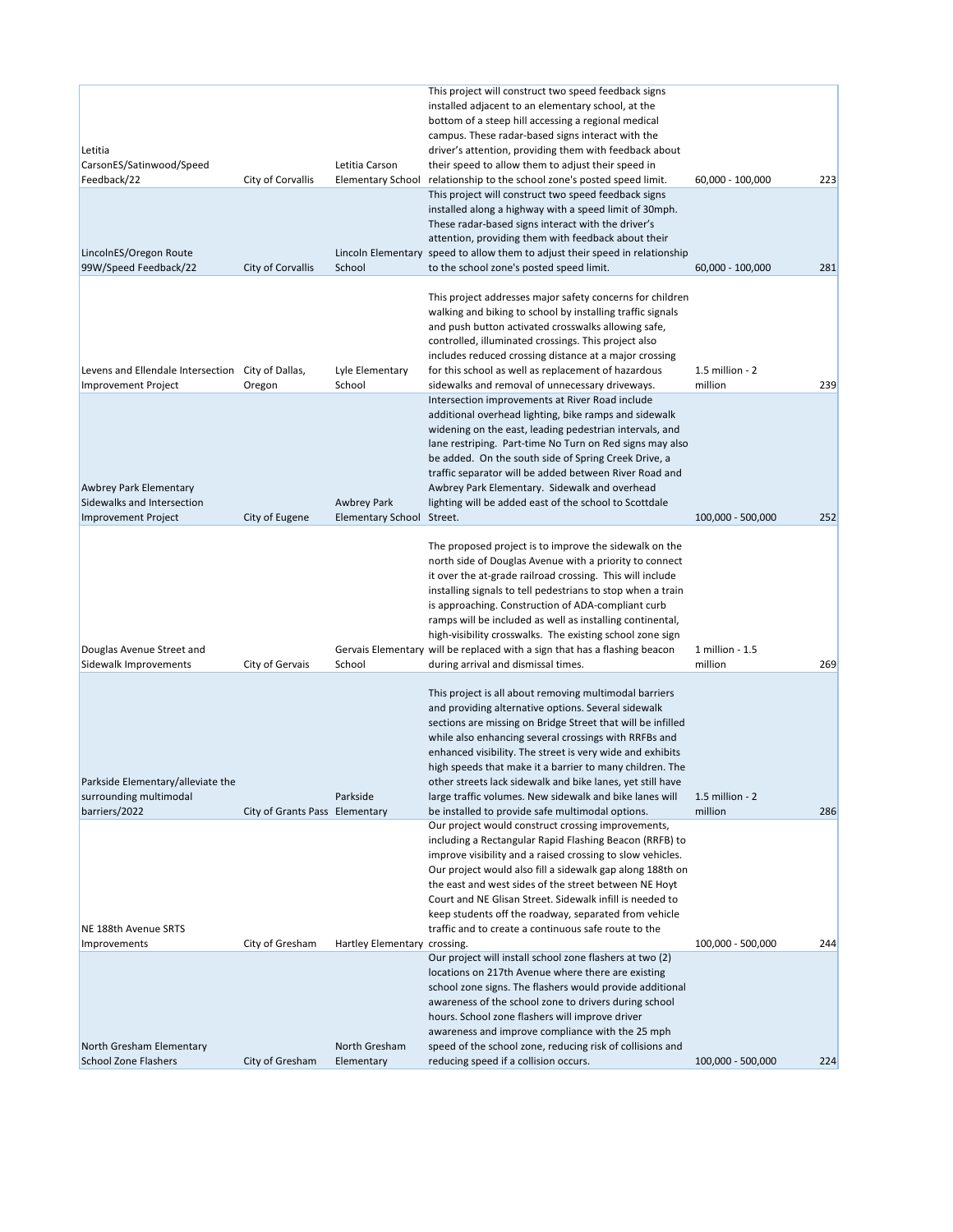|                                                                |                    | Meadows                                 | This project will construct approximately 115 feet of<br>sidewalk along the north side of SE Brooklyn Street, from<br>the school's west property line to SE 176th Place and a<br>marked crossing of SE 176th Place. The sidewalk will<br>provide safe infrastructure that students can travel on to                                                                                                                                                                                                                              |                            |     |
|----------------------------------------------------------------|--------------------|-----------------------------------------|----------------------------------------------------------------------------------------------------------------------------------------------------------------------------------------------------------------------------------------------------------------------------------------------------------------------------------------------------------------------------------------------------------------------------------------------------------------------------------------------------------------------------------|----------------------------|-----|
| Sidewalk Gap on SE Brooklyn<br><b>Street</b>                   | City of Gresham    | Elementary                              | connect to the planned path on school property.                                                                                                                                                                                                                                                                                                                                                                                                                                                                                  | 60,000 - 100,000           | 264 |
|                                                                |                    | Hollydale                               | Our project would install one Rectangular Rapid Flashing<br>Beacon (RRFB) at the SW Birdsdale Drive crossing on the<br>west side of the school entrance and SW Riverview<br>Avenue. The RRFB will improve visibility of pedestrians<br>intending to cross SW Birdsdale Drive and increasing                                                                                                                                                                                                                                      |                            |     |
| RRFB at Hollydale Elementary<br>Harrisburg Grade School-School | City of Gresham    | Elementary                              | awareness of drivers.<br>This project will construct 1,500' lineal feet of sidewalk<br>between Diamond Hill Rd to Territorial St, including<br>curbs and gutters from Burton St. to Territorial St. Storm<br>water on the west side of 9th St. will be culverted,<br>removing that hazard; allowing for better protection of<br>our children. Sidewalks and bike lanes will be connected<br>to major routes to school, allowing children to use a                                                                                | 60,000 - 100,000           | 231 |
| District/ N. 9th St./Sidewalk<br>Improvement Project/2022      | City of Harrisburg | Harrisburg<br><b>Elementary School</b>  | route to the grade school that has less traffic and is safer<br>than Diamond Hill Rd.                                                                                                                                                                                                                                                                                                                                                                                                                                            | 500,000 - 1 million        | 208 |
| Heppner School/ Morgan<br>Street/Riverside/                    |                    |                                         | Install $2,000 +$ /- linear feet of sidewalk with curb and<br>gutter on the South side of Morgan Street between<br>Spruce Lane and Riverside Ave. If accepted to phase 2,<br>The plan is to complete the safety measures for the                                                                                                                                                                                                                                                                                                 |                            |     |
| Baltimore/Sidewalk/plus small fill<br>in sections.             | City of Heppner    | <b>Heppner Grade</b><br>and High School | students in various sidewalk sections that have gaps<br>causing students to travel in the roadways.                                                                                                                                                                                                                                                                                                                                                                                                                              | 1.5 million - 2<br>million | 152 |
| Mooberry Elementary/NE 17th<br>Sidewalk & Enhanced             |                    | Mooberry                                | Sidewalk infill on NE 17th Ave between Barberry and<br>Kennedy as well as on NE 21st Ave between Lilac and<br>Cornell will create a space for students to walk to school<br>away from traffic. Lighting will also improve safety.<br>This project would also create an opportunity to add<br>enhanced crossing(s). These improvements will help<br>students get across the roadway(s).<br>The Hillsboro School District has communicated their<br>willingness to consider a change to the school walk                            | 1.5 million - 2            |     |
| Crossing/2022                                                  | City of Hillsboro  | <b>Elementary School</b>                | boundary.                                                                                                                                                                                                                                                                                                                                                                                                                                                                                                                        | million                    | 251 |
| IndependenceES/5th/TravelCrossi City of                        |                    | Independence                            | The project will install a pedestrian refuge island along<br>OR-51 to serve Independence Elementary School and<br>establish a bike/ped boulevard to connect to the rapidly<br>growing Southwest Independence. The refuge island will<br>include Rapidly Flashing Beacons and Enhanced Signage<br>to promote safety and reduce the potential for injury. An<br>existing low-volume street (5th Street), which runs<br>parallel to existing higher volume vehicular roads, will<br>additionally be enhanced with bicycle boulevard |                            |     |
| ngImprovement/22                                               | Independence       | Elementary School treatments.           |                                                                                                                                                                                                                                                                                                                                                                                                                                                                                                                                  | 100,000 - 500,000          | 351 |
| Irrigon SRTS SE First / SE Wyoming                             |                    | Irrigon Elementary                      | Project is to construct a sidewalk, with curb, on the east<br>side of S First St between SE California Ave and SE<br>Wyoming Ave. Then proceed on the north side of SE<br>Wyoming Ave. between S First and SE Division Streets.<br>Needed cross-walks, signage, lighting, etc. to be installed<br>to improve safety. This is the gap of an ODOT Multi-Use<br>path project on SE Division and connecting to where the<br>sidewalk ends (from an ODOT project) at SE California                                                    |                            |     |
| Ave. Project                                                   | City of Irrigon    | School (IES)                            | Ave.                                                                                                                                                                                                                                                                                                                                                                                                                                                                                                                             | 100,000 - 500,000          | 337 |
| Kennedy Elementary School                                      |                    |                                         | Project will create a 10-foot-wide paved multi-use<br>pathway on the south side of May St. NE from Noren<br>Ave. Ne to Verda Ln. NE. Pathway will be separated from<br>the travel lanes to the maximum extent possible<br>Project will also add approximately 100 feet of sidewalk<br>and Dearborn Ave                                                                                                                                                                                                                           |                            |     |
| Pathway and Sidewalk<br>Improvements                           | City of Keizer     | Kennedy                                 | Project also includes the construction of 200 feet of curb<br>Elementary School & gutter and 400 feet of sidewalk on Keizer Rd.                                                                                                                                                                                                                                                                                                                                                                                                  | 100,000 - 500,000          | 182 |
|                                                                |                    |                                         |                                                                                                                                                                                                                                                                                                                                                                                                                                                                                                                                  |                            |     |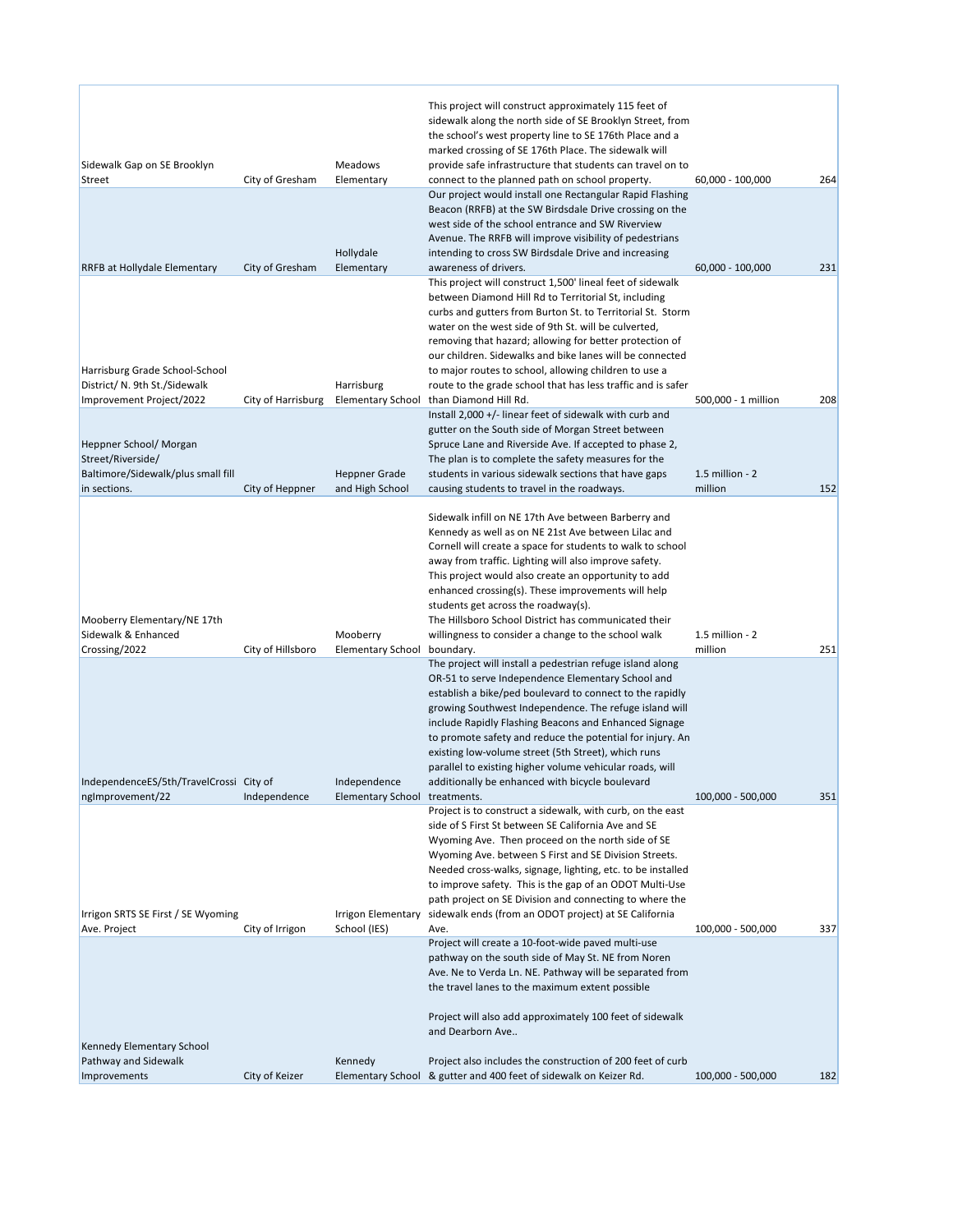| La Grande School District Sidewalk<br>Infrastructure Improvements              | City of La Grande | Greenwood<br>Elementary School                                                                                   | The proposed project will construct new ADA compliant<br>ramps on Spruce Street between Monroe and Y Avenue<br>providing a safe corridor that would connect the major<br>pedestrian pathways to the school. Areas of the<br>sidewalk in the corridor need repairs due to excessive<br>root growth causing tripping hazards and making the<br>walkways impassible for wheelchairs. The project would<br>also construct a RRFB and install additional signage<br>around the main crossing used daily by the students for<br>outdoor events.<br>The NE 21st Street sidewalk improvement project will | 100,000 - 500,000          | 216 |
|--------------------------------------------------------------------------------|-------------------|------------------------------------------------------------------------------------------------------------------|---------------------------------------------------------------------------------------------------------------------------------------------------------------------------------------------------------------------------------------------------------------------------------------------------------------------------------------------------------------------------------------------------------------------------------------------------------------------------------------------------------------------------------------------------------------------------------------------------|----------------------------|-----|
| Oceanlake ES/NE<br>21st/Sidewalk/22                                            |                   | Oceanlake<br>City of Lincoln City Elementary School                                                              | provide over 3,200 feet of new constructed and<br>renovated sidewalk improvements. The improvements<br>will include sidewalks and curb ramps that meet ADA<br>standards, striping of crosswalks, and bulb outs to<br>decrease the distance children will need for crossing an<br>intersection.                                                                                                                                                                                                                                                                                                    | 500,000 - 1 million        | 277 |
| Mari-Linn Elementary School/Hwy<br>226/Sidewalk Safety for                     |                   | Mari-Linn                                                                                                        | Sidewalks will be placed beginning at Main St, along Hwy<br>226, north to Mari-Linn school, on the west side of Hwy<br>226. This will include ADA curb ramps and markings for a<br>bike path. A new crossing will be added at the<br>intersection where Fir St crosses Hwy 226. The existing<br>crossing on Hwy 226 will be moved closer to the school<br>and improved. The crossing at Dogwood and Elm will be<br>improved with markings, signage, and curb ramps. High                                                                                                                          |                            |     |
| Students/2022                                                                  | City of Lyons     | <b>Elementary School</b>                                                                                         | visibility signage and lighting will be added.                                                                                                                                                                                                                                                                                                                                                                                                                                                                                                                                                    | 500,000 - 1 million        | 222 |
| Buff Elementary/J Street and<br>McTaggart/Crossing                             |                   |                                                                                                                  | As a result of the vehicular and pedestrian incident in<br>October of 2021, the City contracted with a traffic<br>engineer to determine a solution to avoid the conflict<br>from reoccurring. The solution to the problem is remove<br>the existing traffic island on Strawberry Lane and install<br>and rectangular rapid flashing beacon at the intersection<br>of J Street and Strawberry Lane with advanced warning<br>signs, illumination, crosswalk striping and improved curb                                                                                                              |                            |     |
| Enhancements and Sidewalk/2022 City of Madras<br>Sue Buell Elementary (Primary |                   | <b>Buff Elementary</b><br>Sue Buell<br>Elementary (note:<br>Sue Buell is<br>primary location;<br>projects listed | ramps.<br>The project will provide a new accessible pathway along<br>the north side of Booth Bend Road for Sue Buell<br>students, as well as mid block crossing allowing<br>pedestrian access to the new pathway from the Horizon<br>Homeowners Cooperative. The project will create a safe<br>and accessible rail crossing on the north side of the<br>roadway, and provide signing and lighting improvements<br>include projects at to the existing crosswalk on SW Davis. This existing                                                                                                        | 100,000 - 500,000          | 242 |
| Location) & Patton Middle Schools City of<br>Pedestrian Safety Projects        | McMinnville       | Patton Middle<br>School)                                                                                         | crossing serves students in neighborhoods east and<br>north of Sue Buell.                                                                                                                                                                                                                                                                                                                                                                                                                                                                                                                         | 1.5 million - 2<br>million | 319 |
| City of Medford Prioritized                                                    |                   | Jackson                                                                                                          | The City of Medford has prioritized a list of sidewalk gaps<br>based on various factors with input from applicable<br>advisory committees and proposes to infill as many gaps 1.5 million - 2                                                                                                                                                                                                                                                                                                                                                                                                     |                            |     |
| Sidewalk Infill                                                                | City of Medford   | <b>Elementary School</b>                                                                                         | as funding allows based on that prioritization.<br>The project will realign Falvey Road at the intersection of<br>OR39, which will slow speeds and increase safety for<br>people walking to school by narrow roadway widths,                                                                                                                                                                                                                                                                                                                                                                      | million                    | 402 |
| Merrill<br>Elementary/OR39/SidewalksandCr                                      |                   | <b>Merrill Elementary</b>                                                                                        | providing sidewalks, and creating space for gateway<br>treatments. This will be combined with speed feedback                                                                                                                                                                                                                                                                                                                                                                                                                                                                                      | 1 million - 1.5            |     |
| ossings/22<br>Santiam                                                          | City of Merrill   | School                                                                                                           | signs west of the realignment.<br>Mill City will add/replace 10 blocks of sidewalks,<br>crosswalks, ADA ramps, safety lighting and 1 or 2<br>pedestrian flashers along walking corridors to three                                                                                                                                                                                                                                                                                                                                                                                                 | million                    | 351 |
| Schools/Evergreen&4th/Sidewalks<br>/22                                         | City of Mill City | Santiam<br>Elementary                                                                                            | schools (pre-school & K-12), connecting to existing<br>walks/trails serving neighborhoods in Mill City.                                                                                                                                                                                                                                                                                                                                                                                                                                                                                           | 1 million - 1.5<br>million | 296 |
| MonmouthES/Church Street<br>Heffley Street sidewalks and                       |                   | Monmouth                                                                                                         | Add a high visibility crosswalks with ADA compliant curb<br>ramps along established routes at Church/99W and<br>Heffley/51. Upgrade highway crossings with RRFBs and<br>improved lighting. Add sidewalks to fill in gaps on south                                                                                                                                                                                                                                                                                                                                                                 | 1 million - 1.5            |     |
| highway crossing/2022                                                          |                   | City of Monmouth Elementary School                                                                               | side of Church St. from Pacific Hwy to the school.                                                                                                                                                                                                                                                                                                                                                                                                                                                                                                                                                | million                    | 298 |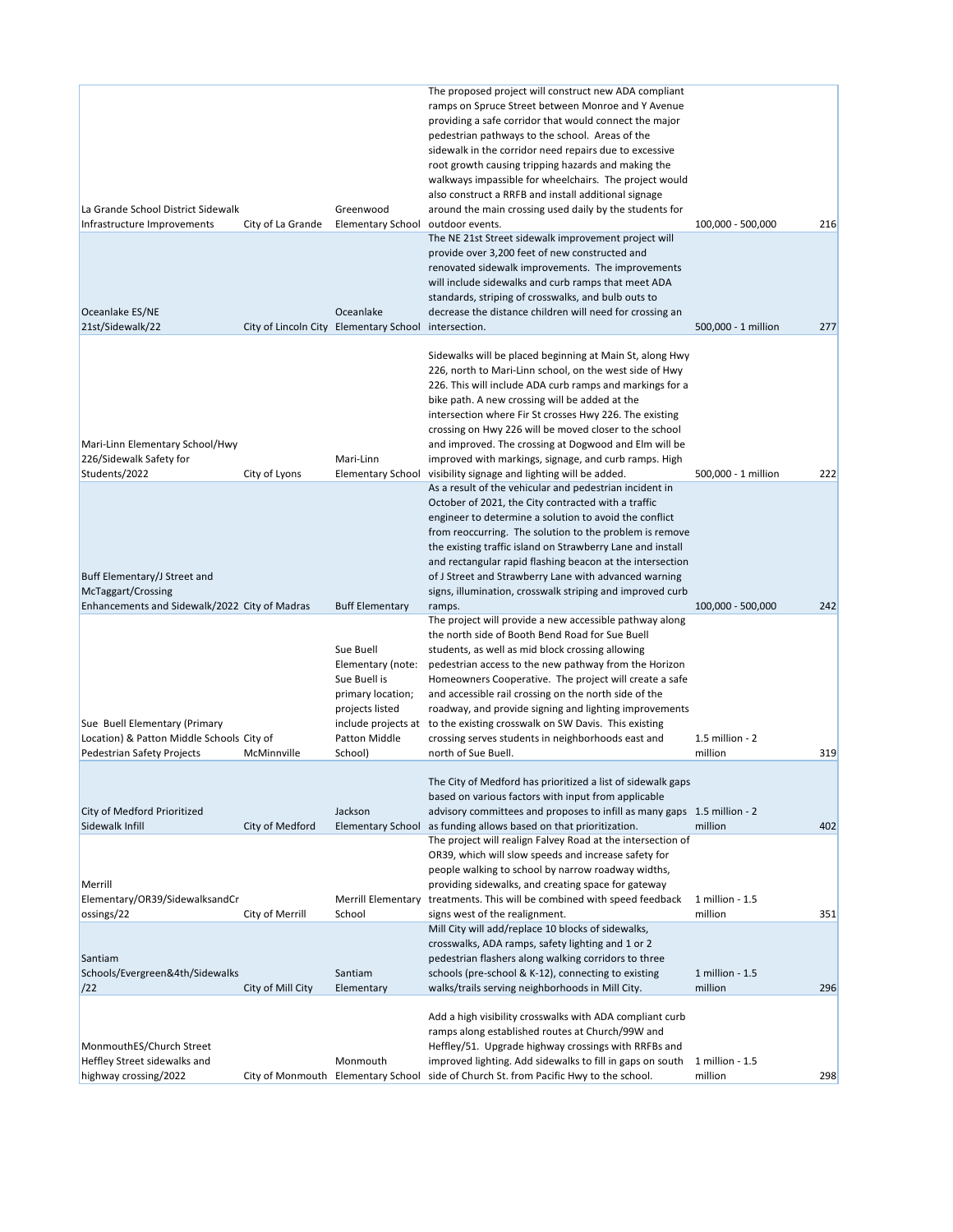|                                                |                             |                                          | The highway presents a hazard for children walking and<br>biking to Mosier Community School. The city's Main        |                              |     |
|------------------------------------------------|-----------------------------|------------------------------------------|---------------------------------------------------------------------------------------------------------------------|------------------------------|-----|
|                                                |                             |                                          | Street is also the                                                                                                  |                              |     |
|                                                |                             |                                          | HCRH/Hwy 30 with heavy agriculture trucking and                                                                     |                              |     |
| Mosier Community School/Hwy                    |                             |                                          | Mosier Community tourism. Construction of bike lanes, sidewalks, bulb outs, 1.5 million - 2                         |                              |     |
| 30/Sidewalks and Bikelanes/22                  | City of Mosier              | School                                   | and crosswalks will provide a safe route to school.<br>This project would provide two enhanced crossings for        | million                      | 219 |
|                                                |                             |                                          | students living on the west side of Main St. to access                                                              |                              |     |
|                                                |                             | Mt. Angel Middle                         | schools on the east side. It would also provide sidewalk                                                            |                              |     |
| Mt. Angel Safe Routes to School                | City of Mt. Angel           | School                                   | along Marquam to get students to school.                                                                            | 500,000 - 1 million          | 224 |
|                                                |                             |                                          | This project proposes to remove pedestrian access<br>barriers by constructing new curb ramps and sidewalks          |                              |     |
|                                                |                             |                                          | where needed, reconstructing portions of sidewalks                                                                  |                              |     |
|                                                |                             |                                          | where cross slope or tripping hazards exist, and adding                                                             |                              |     |
| MyrtleCrestES/Maryland/Sidewalk City of Myrtle |                             | <b>Myrtle Crest</b>                      | marked crosswalks and signage to improve pedestrian                                                                 |                              |     |
| /22                                            | Point                       | Elementary School safety.                |                                                                                                                     | 100,000 - 500,000            | 243 |
|                                                |                             |                                          | This project, a component of a larger package of                                                                    |                              |     |
|                                                |                             |                                          | bike/ped improvements, will install sidewalk on the west                                                            |                              |     |
|                                                |                             |                                          | side of NE Harney from the US 20 intersection north to                                                              |                              |     |
|                                                |                             |                                          | NE 3rd St, eliminating the only remaining sidewalk gap                                                              |                              |     |
|                                                |                             |                                          | from residential areas south of US 20/Moore Dr, north to<br>the Middle School. City's companion projects will       |                              |     |
|                                                |                             |                                          | improve turn lane movements at US 20 to address                                                                     |                              |     |
|                                                |                             |                                          | queuing and improve safety, widen NE Harney, and add                                                                |                              |     |
|                                                |                             | Newport Middle                           | bike lanes on SE Moore Dr and NE Harney St from Bay                                                                 |                              |     |
| Newport MS/Harney/Sidewalk/22 City of Newport  |                             | School                                   | Blvd to NE 7th St.                                                                                                  | 100,000 - 500,000            | 301 |
|                                                |                             |                                          | The project will construct bike lanes, sidewalks, marked                                                            |                              |     |
|                                                |                             |                                          | and signed crossings, illumination, and two rectangular                                                             |                              |     |
| Holcomb Boulevard Sidewalk &                   |                             | Holcomb                                  | rapid flashing beacon warning crossings along Holcomb                                                               | 1.5 million - 2              |     |
| <b>Protected Crossings</b>                     |                             | City of Oregon City Elementary School    | Blvd. between Front Street and Winston Drive.                                                                       | million                      | 295 |
|                                                |                             |                                          | Construct curbs, gutters, and 1,700 feet of sidewalks on<br>both sides of the street along SE Byers Ave. to provide |                              |     |
| Washington Elementary School SE                |                             | Washington                               | pedestrian access to Washington School and the                                                                      |                              |     |
| Byers Sidewalk/22                              | City of Pendleton           | <b>Elementary School</b>                 | surrounding residential neighborhoods.                                                                              | 100,000 - 500,000            | 234 |
|                                                |                             |                                          | Sidewalk infill along both sides of SE 174th between SE                                                             |                              |     |
|                                                | City of Portland,           |                                          | Kelly to SE Francis, including crossing improvements at                                                             |                              |     |
| PowellButteES/Sidewalk/22                      | Bureau of<br>Transportation | <b>Powell Butte</b><br>Elementary School | key intersections, especially the crossing adjacent to<br>Powell Butte ES.                                          | 1.5 million - 2<br>million   | 331 |
|                                                |                             |                                          |                                                                                                                     |                              |     |
|                                                |                             |                                          | A Rectangular Rapid Flashing Beacon (RRFB) crosswalk                                                                |                              |     |
|                                                |                             |                                          | with a pedestrian refuge island will be installed across                                                            |                              |     |
|                                                |                             |                                          | SW Wickiup Ave, west of the school entrance. School<br>faculty have committed to guide students heading             |                              |     |
|                                                |                             |                                          | northwest of the school to cross at the RRFB instead of                                                             |                              |     |
|                                                |                             |                                          | the existing crosswalk up the hill and near SW 31st St. A                                                           |                              |     |
| Sage Elementary School, SW                     |                             |                                          | speed radar feedback sign and flashing school zone sign                                                             |                              |     |
| Wickiup Ave Safe Crossing                      |                             | Sage Elementary                          | will also be installed west and east of the school on SW                                                            |                              |     |
| Improvements, 2022                             | City of Redmond             | School                                   | Wickiup Ave, to alert drivers to slow down.<br>This project would provide a multi-use path that                     | 60,000 - 100,000             | 246 |
|                                                |                             |                                          | continues a section of path funded by Oregon                                                                        |                              |     |
|                                                |                             |                                          | Community Paths. Combined, this path would provide a                                                                |                              |     |
|                                                |                             |                                          | separated facility for kids biking and walking to school                                                            |                              |     |
| Rockaway Beach Safe Routes to<br>School        | City of Rockaway<br>Beach   | Neah-Kah-Nie<br>Middle School            | and other locations. This 1.5 mile piece plus the OCP<br>piece would total 2.5 miles.                               | $1.5$ million - 2<br>million | 222 |
|                                                |                             |                                          |                                                                                                                     |                              |     |
|                                                |                             |                                          |                                                                                                                     |                              |     |
|                                                |                             |                                          |                                                                                                                     |                              |     |
|                                                |                             |                                          | The project includes filling existing ditches and building<br>6' wide bike lanes and sidewalks on both sides of     |                              |     |
|                                                |                             |                                          | Douglas Ave. from Rifle Range Road to Patterson Street.                                                             |                              |     |
|                                                |                             |                                          | An ADA-compliant, high-visibility crosswalk with                                                                    |                              |     |
|                                                |                             |                                          | advanced warning signs and RRFB's will be installed to                                                              |                              |     |
|                                                |                             |                                          | aid in crossing Douglas Avenue near the multi-use                                                                   |                              |     |
| Eastwood ES/Douglas                            |                             |                                          | path leading to Eastwood Elementary. Back-out parking<br>at Eastwood Park will be eliminated and on-street          |                              |     |
| Avenue/Sidewalk, Bike Lanes,                   |                             | Eastwood                                 | parallel parking will be provided to reduce pedestrian-                                                             | 1.5 million - 2              |     |
| RRFB Crossing/22                               | City of Roseburg            | Elementary School vehicle conflicts.     |                                                                                                                     | million                      | 229 |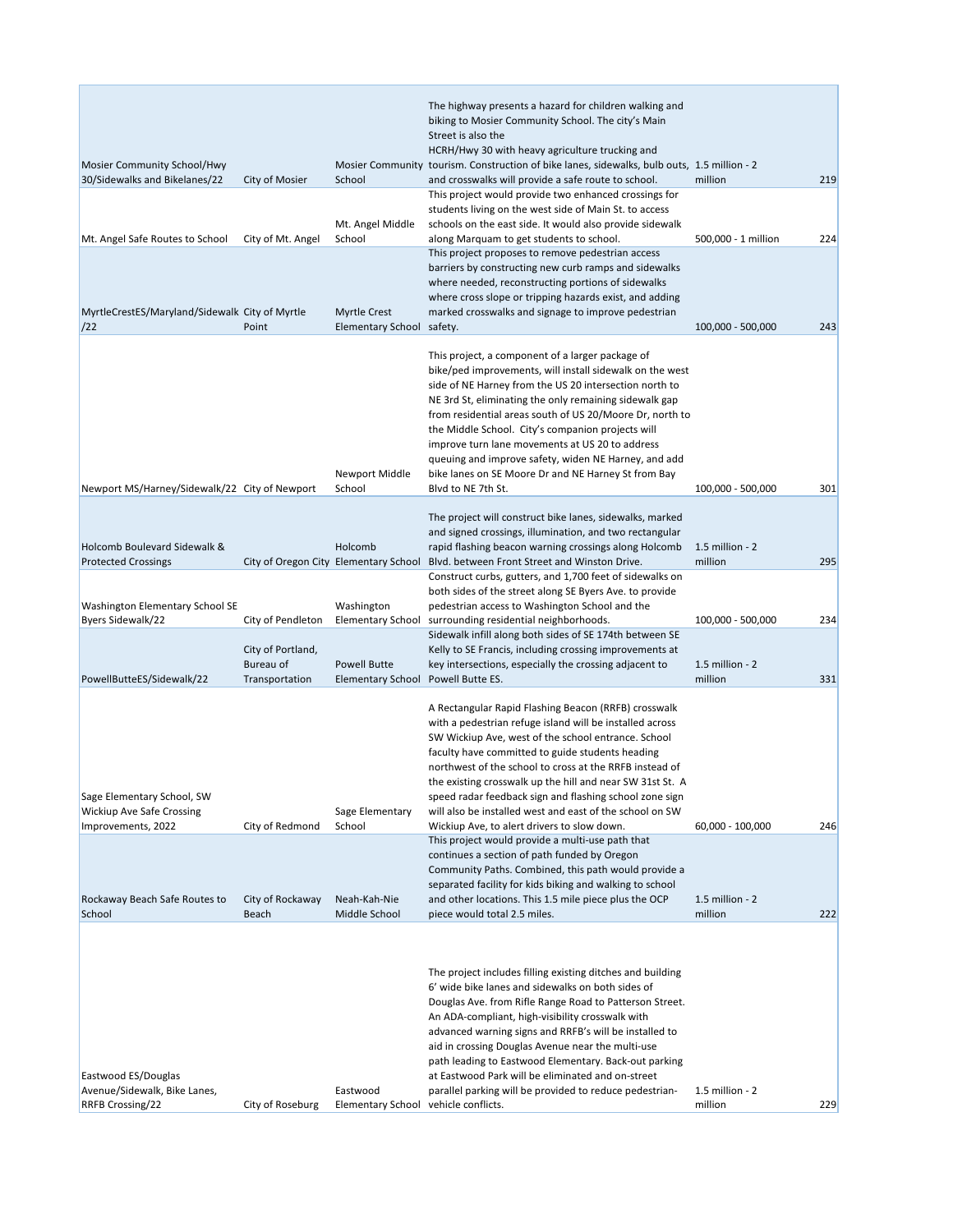| CrosslerMS/Liberty/PedestrianPat City of Salem |                                   | Crossler Middle                       | Construction of an approximately 320' dedicated                                                                                      | 1.5 million - 2            |     |
|------------------------------------------------|-----------------------------------|---------------------------------------|--------------------------------------------------------------------------------------------------------------------------------------|----------------------------|-----|
| h/22                                           | <b>Public Works</b>               | School                                | pedestrian path on the east side of Liberty north to Davis million                                                                   |                            | 237 |
| EnglewoodES/Market@15th/PedC City of Salem     |                                   | Englewood                             | Installation of an RRFB, overhead lighting, pedestrian                                                                               | 1.5 million - 2            |     |
| rossing/22                                     | <b>Public Works</b>               | <b>Elementary School</b>              | signage, and ADA ramps                                                                                                               | million                    | 276 |
|                                                |                                   |                                       | Installation of a marked crosswalk, pedestrian refuge                                                                                |                            |     |
| SwegleES/Market/PedCrossing/22 Public Works    | City of Salem                     | School                                | Swegle Elementary island, overhead lighting, pedestrian signage, and ADA<br>ramps                                                    | 1.5 million - 2<br>million | 294 |
|                                                |                                   |                                       | 1. Pedestrian crossing with median island, ADA ramps                                                                                 |                            |     |
|                                                |                                   |                                       | and street lighting on north side of Pringle Rd. SE                                                                                  |                            |     |
|                                                |                                   |                                       | @ Hillendale Dr. SE intersection                                                                                                     |                            |     |
|                                                |                                   |                                       |                                                                                                                                      |                            |     |
|                                                | City of Salem                     |                                       | 2. Sidewalk construction on east side of Pringle Rd. SE                                                                              |                            |     |
| MorningsideES/Pringle/Crosswalk Public Works   |                                   | Morningside                           | from Morningside Ct. SE to Salishan St. SE                                                                                           | 1.5 million - 2            |     |
| &Sidewalk/22                                   | Department                        | <b>Elementary School</b>              | (approximately 380 linear feet)                                                                                                      | million                    | 242 |
|                                                | City of Salem                     |                                       |                                                                                                                                      |                            |     |
| WashingtonES/Silverton/PedCross Public Works   |                                   | Washington                            | Install marked crosswalk, RRFB, overhead lighting, and                                                                               | $1.5$ million - $2$        |     |
| walk/22                                        | Department                        |                                       | Elementary School crosswalk visibility enhancements at Silverton @ Sedona million                                                    |                            | 285 |
|                                                | City of Salem                     |                                       |                                                                                                                                      |                            |     |
| EyreES/State/Sidewalk/22                       | <b>Public Works</b><br>Department | Mary Eyre<br><b>Elementary School</b> | Install sidewalk, stormwater collection facilities, and ADA 1.5 million - 2<br>ramps on the south side of State from Oakmont to 49th | million                    | 267 |
|                                                |                                   |                                       |                                                                                                                                      |                            |     |
|                                                |                                   |                                       | With new Sidewalks and high visibility Crosswalks                                                                                    |                            |     |
|                                                |                                   |                                       | constructed, students of all ages with have a visible safe                                                                           |                            |     |
|                                                |                                   |                                       | route for walking and biking to school. Parents walking                                                                              |                            |     |
|                                                |                                   |                                       | younger students will have a greater opportunity to keep                                                                             |                            |     |
|                                                |                                   |                                       | students focused and teach them the importance of                                                                                    |                            |     |
|                                                |                                   |                                       | sidewalks, signage, and proper street crossing skills.                                                                               |                            |     |
|                                                |                                   |                                       | Wheelchair users will have the necessary space needed                                                                                |                            |     |
| Pacific Ridge Elementary School                |                                   | Pacific Ridge                         | to navigate their way to school, and proper ramps to                                                                                 |                            |     |
| <b>SRTS Project</b>                            | City of Seaside                   | <b>Elementary School</b>              | navigate various surface elevations.                                                                                                 | 100,000 - 500,000          | 259 |
|                                                |                                   |                                       | Constructing sidewalks so that students can use a                                                                                    |                            |     |
| Faulconer-Chapman School PreK-                 |                                   | Faulconer-                            | dedicated pedestrian space to walk and roll to school in                                                                             |                            |     |
| 8, 3rd Street/Sidewalk/22                      | City of Sheridan                  | Chapman School                        | a safely.                                                                                                                            | 100,000 - 500,000          | 202 |
|                                                |                                   |                                       | Due to lack of sidewalks and bike lanes, students who                                                                                |                            |     |
|                                                |                                   |                                       | live north of Silverton Middle School (210 homes                                                                                     |                            |     |
|                                                |                                   |                                       | total) cannot safely walk or bike to school. The few<br>students who do bike to school ride on the road. Lack                        |                            |     |
|                                                |                                   |                                       | of safe access to walking and biking facilities affects not                                                                          |                            |     |
|                                                |                                   |                                       | just the school day but also those students,                                                                                         |                            |     |
|                                                |                                   |                                       | families, and community members who practice and play                                                                                |                            |     |
|                                                |                                   |                                       | sports at the district sports complex, which is                                                                                      |                            |     |
| Silverton Middle School James                  |                                   | <b>Silverton Middle</b>               | located behind and north of the school. The proposed                                                                                 |                            |     |
| <b>Street Sidewalk</b>                         | City of Silverton                 | School                                | project will develop North Jam                                                                                                       | 100,000 - 500,000          | 182 |
|                                                |                                   |                                       | This project would construct sidewalk along the east side                                                                            |                            |     |
|                                                |                                   |                                       | of Hwy 210 from Church Ave to Wilson Ave, as well as                                                                                 |                            |     |
|                                                |                                   |                                       | two enhanced crossings and ADA ramps right across                                                                                    | 1.5 million - 2            |     |
| St. Paul Elementary School                     | City of St. Paul                  |                                       | St. Paul Elementary from both schools.                                                                                               | million                    | 211 |
|                                                |                                   |                                       |                                                                                                                                      |                            |     |
|                                                |                                   |                                       | Install about 8,000 ft. of shared use paths or sidewalks<br>on at least one side of streets, most within 1/2 mile of the             |                            |     |
|                                                |                                   |                                       | school, with an emphasis on providing connectivity.                                                                                  |                            |     |
| <b>Sweet Home Junior</b>                       |                                   |                                       | Improve or install high visibility crosswalks and ADA                                                                                |                            |     |
| High/Mountain View Rd/Shared                   | City of Sweet                     |                                       | Sweet Home Junior ramps on connected streets. Install a rapid flashing                                                               |                            |     |
| Use Path/22                                    | Home                              | High                                  | beacon at the crosswalk on 18th Ave.                                                                                                 | 500,000 - 1 million        | 231 |
|                                                |                                   |                                       |                                                                                                                                      |                            |     |
|                                                |                                   |                                       | This project will install sidewalks, ADA curb ramps, full                                                                            |                            |     |
|                                                |                                   |                                       | built out intersection corners with proper street lighting,                                                                          |                            |     |
| Chenowith Elementary/W 7th                     |                                   | Chenowith                             | marked crosswalks and crosswalk warning signs,                                                                                       | 1.5 million - 2            |     |
| Street/Bike & Ped Facilities/2022              | City of The Dalles                | Elementary                            | pavement markings, and radar speed feedback signs.                                                                                   | million                    | 302 |
|                                                |                                   |                                       | This project will install sidewalks, ADA curb ramps, curb                                                                            |                            |     |
|                                                |                                   |                                       | extensions, streetlights, marked crosswalks, RRFBs, and                                                                              |                            |     |
| Chenowith Elementary/West                      |                                   | Chenowith                             | bike lanes on a 1 mile section of W.10th St. and                                                                                     | 1.5 million - 2            |     |
| 10th/Bike&Ped Facilities/2022                  | City of The Dalles                | <b>Elementary School</b>              | Chenowith Loop Rd.                                                                                                                   | million                    | 369 |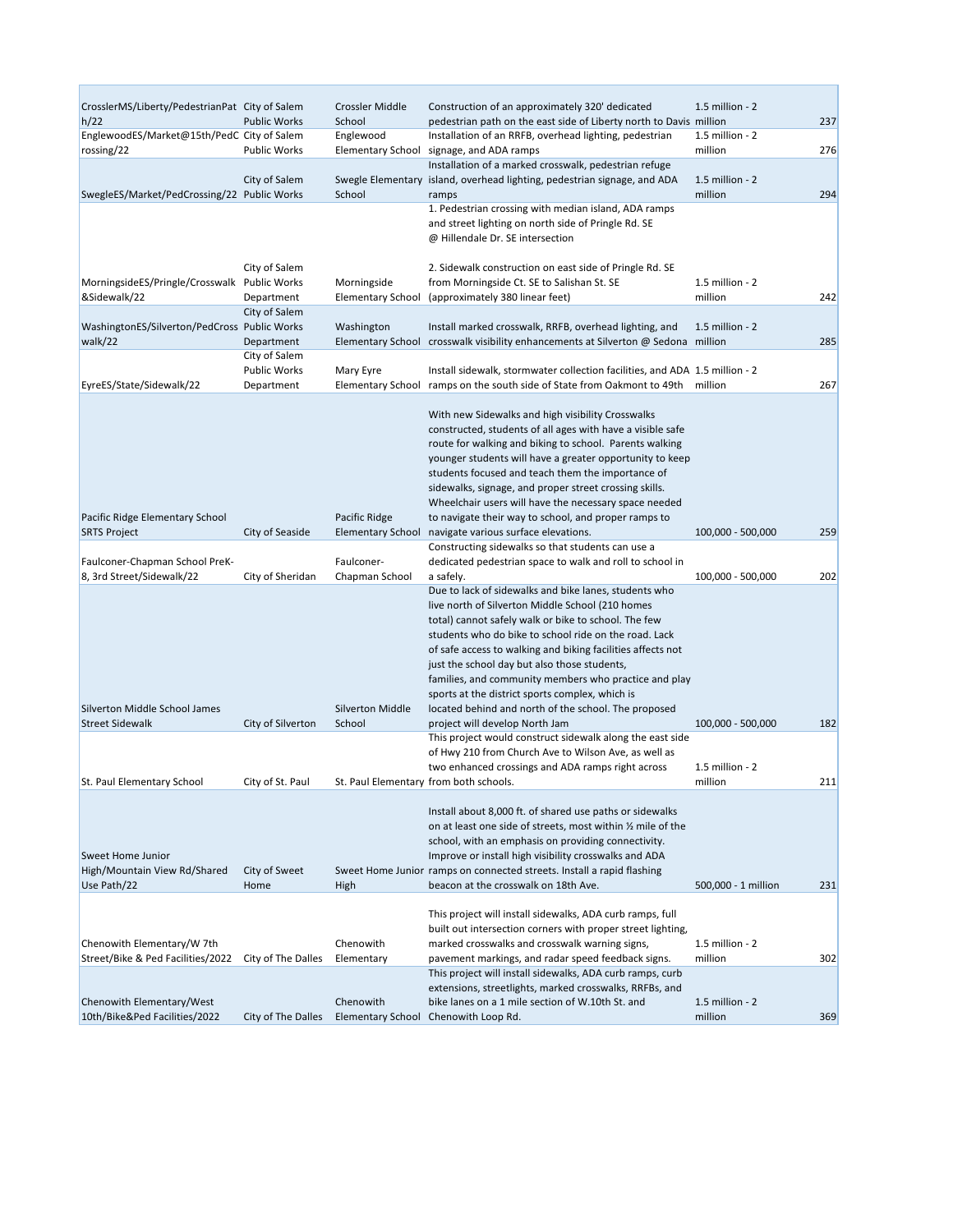|                                                                           |                                          |                                             | This project improves pedestrian routes for both<br>Templeton ES and Twality MS with crossing<br>enhancements (RRFBs), street lighting, sidewalk infill,<br>curb ramps, school flashers, and school signage. The<br>crosswalk safety enhancements will be at two<br>intersections on the route including SW McDonald<br>St/Omara St/98th Ave at the north end and Sattler<br>St/96th Ave at the south end. The project will create a                                                                                                |                            |     |
|---------------------------------------------------------------------------|------------------------------------------|---------------------------------------------|-------------------------------------------------------------------------------------------------------------------------------------------------------------------------------------------------------------------------------------------------------------------------------------------------------------------------------------------------------------------------------------------------------------------------------------------------------------------------------------------------------------------------------------|----------------------------|-----|
| TempletonES/McDonald/Crossing<br>/22                                      | City of Tigard                           | James Templeton<br><b>Elementary School</b> | continuous, half-mile long pedestrian route on 96th<br>Ave/97th Ave between McDonald St and Sattler St.                                                                                                                                                                                                                                                                                                                                                                                                                             | 500,000 - 1 million        | 285 |
| Toledo Elementary / Sturdevant                                            |                                          |                                             | The proposed solution has two components which were<br>the top two priorities in the SRTS Plan. Widen and<br>improve existing sidewalk on the east side of Sturdevant<br>Rd from Chedester Rd to 10th St to create a designated,<br>contiguous path for pedestrians. Install speed feedback<br>signs north and south of the school on Sturdevant Rd to                                                                                                                                                                              |                            |     |
| Road / Sidewalk and Radar<br>Feedback Sign /2022                          | City of Toledo<br>(OCWCOG)               | School                                      | Toledo Elementary encourage vehicles to approach the school at the<br>designated speed limit of 20 mph.                                                                                                                                                                                                                                                                                                                                                                                                                             | 1.5 million - 2<br>million | 287 |
|                                                                           |                                          |                                             | We will fill ditches and install green stormwater<br>infrastructure to widen the surface of E Hunter Rd for +/-<br>2,000 linear feet east of Territorial Hwy: street will go<br>from 21 to 34 feet with two 11' vehicle lanes, 6' bike<br>lanes, curbs, gutters, 5' sidewalks, planter strips, and<br>ADA ramps. The project will connect multiple<br>neighborhoods to VES and other destinations, and<br>provide multimodal access to 5X more homes than abut                                                                      |                            |     |
| East Hunter Road Complete Street<br>Improvements                          | City of Veneta                           | School                                      | Veneta Elementary the improved area, not including a significant amount of<br>developable lands                                                                                                                                                                                                                                                                                                                                                                                                                                     | 500,000 - 1 million        | 175 |
| Warrenton Grade to High School                                            |                                          | <b>Warrenton Grade</b>                      | The project would construct a dedicated pedestrian path<br>on the west side of Main Avenue/OR 104, providing a<br>complete walkway between downtown, the Grade<br>School and the High School. Up to two crossing locations<br>will be enhanced with RRFBs. This project provides a<br>School, secondarily much safer walk and bike access to the Grade School and                                                                                                                                                                   |                            |     |
| Main Avenue Safe Walkway<br>Project_2022                                  | City of Warrenton School                 | <b>Warrenton High</b>                       | the High School. Design considerations will include SETD 1.5 million - 2<br>bus stops.                                                                                                                                                                                                                                                                                                                                                                                                                                              | million                    | 297 |
| Yamhill Carlton Intermediate<br>School Hwy 240 Sidewalk                   | City of Yamhill                          | Yamhill Carlton<br>Intermediate<br>School   | This project will provide a continuous sidewalk on<br>Highway 240 from Hemlock Street east to North Balm<br>Street on the north side of Highway 240.                                                                                                                                                                                                                                                                                                                                                                                | 1.5 million - 2<br>million | 172 |
| Oregon Trail Elementary School /<br>SE 152nd Ave / Crosswalk w/RRFB       |                                          | Oregon Trail                                | To provide a safe crossing for students and families, this<br>project will install a rectangular rapid flashing beacon<br>(RRFB) at the SE 152nd Ave. / school sidewalk crosswalk.<br>The enhanced crosswalk will also include a pedestrian<br>refuge center island; advance warning signs and ADA                                                                                                                                                                                                                                  |                            |     |
| /2022                                                                     |                                          | Clackamas County Elementary School          | curb ramps on both sides of the street.                                                                                                                                                                                                                                                                                                                                                                                                                                                                                             | 100,000 - 500,000          | 242 |
| OttoPetersenES/Elm/PedestrianIm Columbia County<br>provements/22          | <b>Public Works</b>                      | Otto Petersen<br><b>Elementary School</b>   | Assistance with this funding will allow Columbia County<br>to construct pedestrian and ADA improvements and fill<br>a gap in connectivity along this route to three schools<br>that serve the surrounding neighborhoods.                                                                                                                                                                                                                                                                                                            | 500,000 - 1 million        | 159 |
|                                                                           |                                          |                                             | The installation of continuous sidewalks with ADA ramps<br>and buffered bicycle lanes, school warning signs and<br>street markings, and high visibility crosswalks will<br>increase the safety and comfort for maximizing safe,                                                                                                                                                                                                                                                                                                     |                            |     |
| Glendale MS/Azalea-<br>Glen/Sidewalk/22                                   | Douglas County<br><b>Public Works</b>    | School                                      | Glendale Jr/Sr High healthy and efficient non-vehicular travel to and from<br>the Glendale JR/SR high school.                                                                                                                                                                                                                                                                                                                                                                                                                       | 1.5 million - 2<br>million | 280 |
| Tangent Elementary/Old Oak<br>Drive/Sidewalks, Crossing,<br>Drainage/2022 | G&E Planning, City Tangent<br>of Tangent | Elementary School school.                   | Project provides app. 1,100 lineal feet of sidewalks on<br>both sides of Old Oak Drive, East side of Old Church<br>Road, a new signaled crossing at the intersection of Old<br>Oak Drive and Wildrose Drive; and ADA ramps at all<br>corners, including the NW corner of the intersection of<br>the 2 streets. Piped storm drainage on north side of Old<br>Oak, east side Old Church will mitigate substantial<br>flooding that occurs regularly during rainy months,<br>another significant barrier to children walking/biking to | 100,000 - 500,000          | 204 |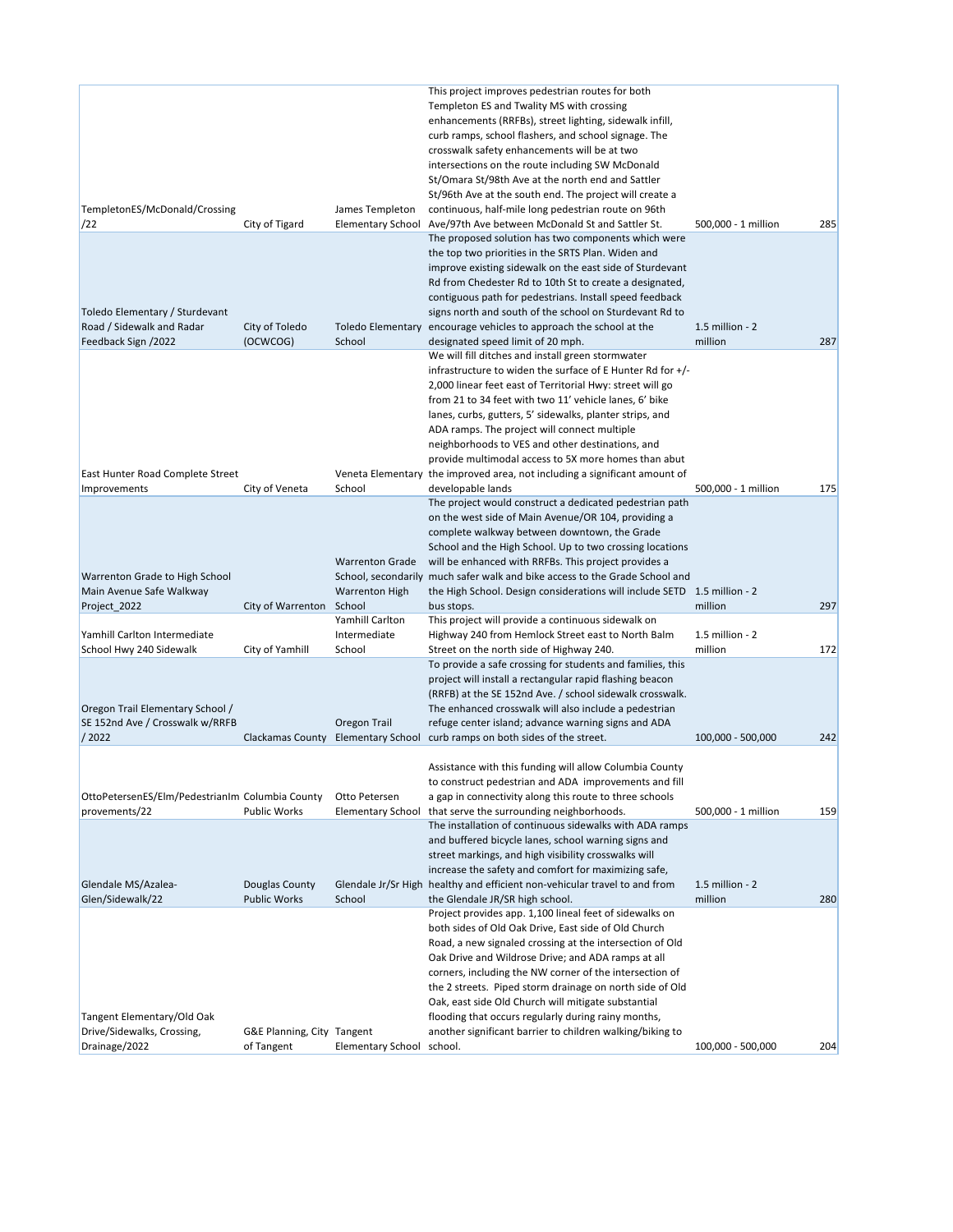|                                                     |                      |                                                  | Install two Rectangular Rapid Flashing Beacons (RRFB),                                                                 |                     |     |
|-----------------------------------------------------|----------------------|--------------------------------------------------|------------------------------------------------------------------------------------------------------------------------|---------------------|-----|
|                                                     |                      |                                                  | two curb ramps, and a marked crosswalk on Griffin Creek                                                                |                     |     |
|                                                     |                      |                                                  | Road at the intersection of Broadview Avenue. These                                                                    |                     |     |
|                                                     |                      |                                                  | improvements will help provide a safe crossing from a                                                                  |                     |     |
| Griffin Creek Elementary                            |                      |                                                  | heavily residential area to Griffin Creek Elementary                                                                   |                     |     |
| School/Griffin Creek Road/RRFB<br>Installation/2022 | Jackson County       | <b>Griffin Creek</b><br><b>Elementary School</b> | School for children walking and biking to and from the<br>school.                                                      | 60,000 - 100,000    | 242 |
|                                                     |                      |                                                  |                                                                                                                        |                     |     |
|                                                     |                      |                                                  | The intent of proposed work to rectify the above-                                                                      |                     |     |
|                                                     |                      |                                                  | identified problems is to update old signage; repaint                                                                  |                     |     |
|                                                     |                      |                                                  | fading crosswalks as well as create new crosswalks;                                                                    |                     |     |
|                                                     |                      |                                                  | construct new sidewalk links where there are none;                                                                     |                     |     |
|                                                     |                      | Lorna Byrne                                      | update existing 'informal' pathways with new paving and                                                                |                     |     |
| CaveJunction: 3 Rivers District for                 |                      | Middle School and                                | paint; provide lighting where none exists; construct ADA                                                               |                     |     |
| Oldstage Rd signage, crosswalks,                    |                      | Illinois Valley High                             | ramps where some are missing; and restripe and create                                                                  |                     |     |
| sidewalks March 2022                                | Josephine County     | School                                           | new bicycle pathways where warranted.                                                                                  | 100,000 - 500,000   | 236 |
|                                                     |                      |                                                  | The solution to the problem for children walking and                                                                   |                     |     |
|                                                     |                      |                                                  | bicycling to school is to mitigate hazards of sharing the                                                              |                     |     |
|                                                     |                      |                                                  | roadway with vehicles by realigning the intersection for a<br>more concise footprint that will provide: improve sight  |                     |     |
|                                                     |                      |                                                  | distance, traffic calming by reducing speeds with                                                                      |                     |     |
|                                                     |                      | Williams                                         | geometry controls, efficient channelization and shorter                                                                |                     |     |
| Williams Elem.School:3 Rivers                       |                      | <b>Elementary School</b>                         | crossing distances for pedestrian crosswalks, and                                                                      |                     |     |
| District for traffic calming Cedar                  | Josephine County     | (Three Rivers                                    | widened shoulders to for pedestrian and bicycle                                                                        |                     |     |
| Flat/E.Fork intersection Mar-2022 Public Works      |                      | <b>School District)</b>                          | facilities.                                                                                                            | 100,000 - 500,000   | 269 |
|                                                     |                      |                                                  | The project will construct sidewalks on Morse Avenue,                                                                  |                     |     |
|                                                     |                      |                                                  | between Harvey Road and 6th Street. The intersection of                                                                |                     |     |
|                                                     |                      |                                                  | Harvey Road and Morse Avenue will be treated with                                                                      |                     |     |
| Creswell MS/Morse                                   |                      | Creswell Middle                                  | rapid flashing beacons to provide safer travel for children                                                            |                     |     |
| Ave/Sidewalk/22                                     | Lane County          | School                                           | walking to school.                                                                                                     | 500,000 - 1 million | 299 |
|                                                     |                      |                                                  |                                                                                                                        |                     |     |
|                                                     |                      |                                                  | The project proposes constructing sidewalk and installing<br>rectangular rapid flashing beacons (RRFBs). Doing so will |                     |     |
|                                                     |                      |                                                  | create a continuous sidewalk network that allows                                                                       |                     |     |
|                                                     |                      |                                                  | children to safely and comfortably walk or bike to each                                                                |                     |     |
|                                                     |                      | Oaklea Middle                                    | of Junction City's three public schools, including Oaklea                                                              | 1 million - 1.5     |     |
| OakleaMS/OakleaDr/22                                | Lane County          | School                                           | Middle School, from its residential areas.                                                                             | million             | 257 |
|                                                     |                      |                                                  | This project will remove barriers to students walking to                                                               |                     |     |
|                                                     |                      |                                                  | school by installing ADA ramps that meet current                                                                       |                     |     |
| Yoshikai ES/47th Ave NE/ADA                         |                      | Yoshikai                                         | standards along primary walking paths to Yoshikai                                                                      | 1 million - 1.5     |     |
| Sidewalk Ramps/22                                   | <b>Marion County</b> | <b>Elementary School</b>                         | Elementary School.                                                                                                     | million             | 224 |
|                                                     |                      |                                                  | This project will address walking path shortfalls along                                                                |                     |     |
|                                                     |                      |                                                  | pedestrian routes to Lamb Elementary School. It will fill                                                              |                     |     |
|                                                     |                      |                                                  | in sidewalk and ADA ramps to provide a consistent<br>walking path from Marcus Ct NE to Lamb Elementary                 |                     |     |
|                                                     |                      |                                                  | School. It will also add an RRFB and crosswalk across                                                                  |                     |     |
|                                                     |                      |                                                  | 45th Avenue at Sesame Street for students who live in                                                                  |                     |     |
|                                                     | <b>Marion County</b> | Lamb Elementary                                  | the apartment complexes immediately south of Sesame 1 million - 1.5                                                    |                     |     |
| LambES/Herrin/Sidewalk/22                           | <b>Public Works</b>  | School                                           | Street.                                                                                                                | million             | 204 |
|                                                     |                      |                                                  |                                                                                                                        |                     |     |
|                                                     |                      |                                                  | This project will remove barriers to students walking and                                                              |                     |     |
|                                                     |                      |                                                  | rolling to school by installing ADA ramps that meet                                                                    |                     |     |
|                                                     |                      |                                                  | current standards along walking paths to Hayesville                                                                    |                     |     |
|                                                     |                      |                                                  | Elementary School. Jade St, 46th Ave, and Janice Ave are                                                               |                     |     |
|                                                     | <b>Marion County</b> | Hayesville                                       | all walking paths to Hayesville Elementary school.<br>Approximately 370 LF of sidewalk is missing on the south         |                     |     |
| HayesvilleES/Jade/ADARamps/22                       | <b>Public Works</b>  | <b>Elementary School</b>                         | side of Jade St between 45th Ave and 46th Ave.                                                                         | 500,000 - 1 million | 229 |
|                                                     |                      |                                                  | This project will address walking path shortfalls along a                                                              |                     |     |
|                                                     |                      |                                                  | pedestrian route to Sublimity Elementary School. It will                                                               |                     |     |
|                                                     | <b>Marion County</b> | Sublimity                                        | fill in sidewalk to provide a consistent walking path along                                                            |                     |     |
| SublimityES/Starr/Sidewalk/22                       | <b>Public Works</b>  | <b>Elementary School</b>                         | Starr St to Sublimity Elementary School.                                                                               | 500,000 - 1 million | 149 |
|                                                     |                      |                                                  | This project will complete the sidewalk on the north side                                                              |                     |     |
|                                                     |                      |                                                  | of Marquam St from Main Street to the Mt Angel Middle                                                                  |                     |     |
| MtAngelMS/EMarquamSt/Sidewal Marion County          |                      | Mt Angel Middle                                  | School. It will also upgrade the curb ramps to meet                                                                    |                     |     |
| k/22                                                | <b>Public Works</b>  | School                                           | current ADA standards.                                                                                                 | 500,000 - 1 million | 204 |
|                                                     |                      |                                                  | The lack of ADA compliant ramps through the walking                                                                    |                     |     |
|                                                     |                      |                                                  | corridors to Houck Middle School presents a barrier for<br>children walking and biking to school. This project         |                     |     |
|                                                     |                      |                                                  | addresses the barriers by installing ADA compliant                                                                     |                     |     |
|                                                     | <b>Marion County</b> | <b>Houck Middle</b>                              | sidewalk ramps at appropriate locations on pedestrian                                                                  |                     |     |
| HouckMS/Grouse/ADA Ramps/22 Public Works            |                      | School                                           | corridors to the school.                                                                                               | 100,000 - 500,000   | 204 |